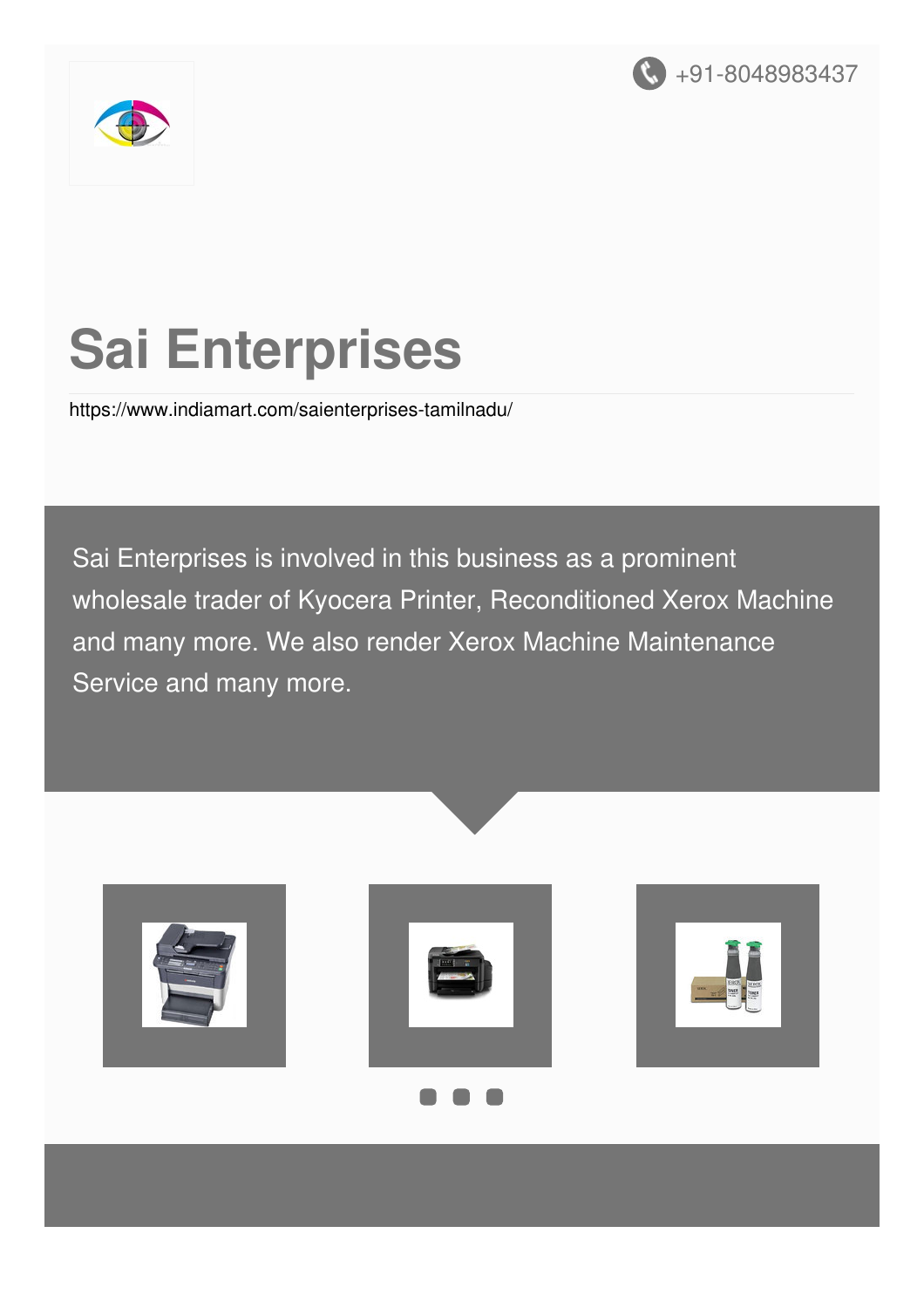### About Us

**"Sai Enterprises"** is passionately engrossed in this occupation of **wholesale trading**, **since 2015**. Our firm is a sole proprietor owned entity which is headquartered at **Velachery, Chennai, Tamil Nadu**. The spectrum of products in which we deal includes **Kyocera Printer, Epson Printer, Reconditioned Xerox Machine, Konica Xerox Machine** and many more. We are facilitated by highly efficient R&D department that supports us to get a precise idea about the mounting market requirements. In addition, our affordability and flawlessness of products are widely rejoiced by clients. we also provide **Xerox Machine Maintenance Service.**

#### **For more information, please visit**

<https://www.indiamart.com/saienterprises-tamilnadu/about-us.html>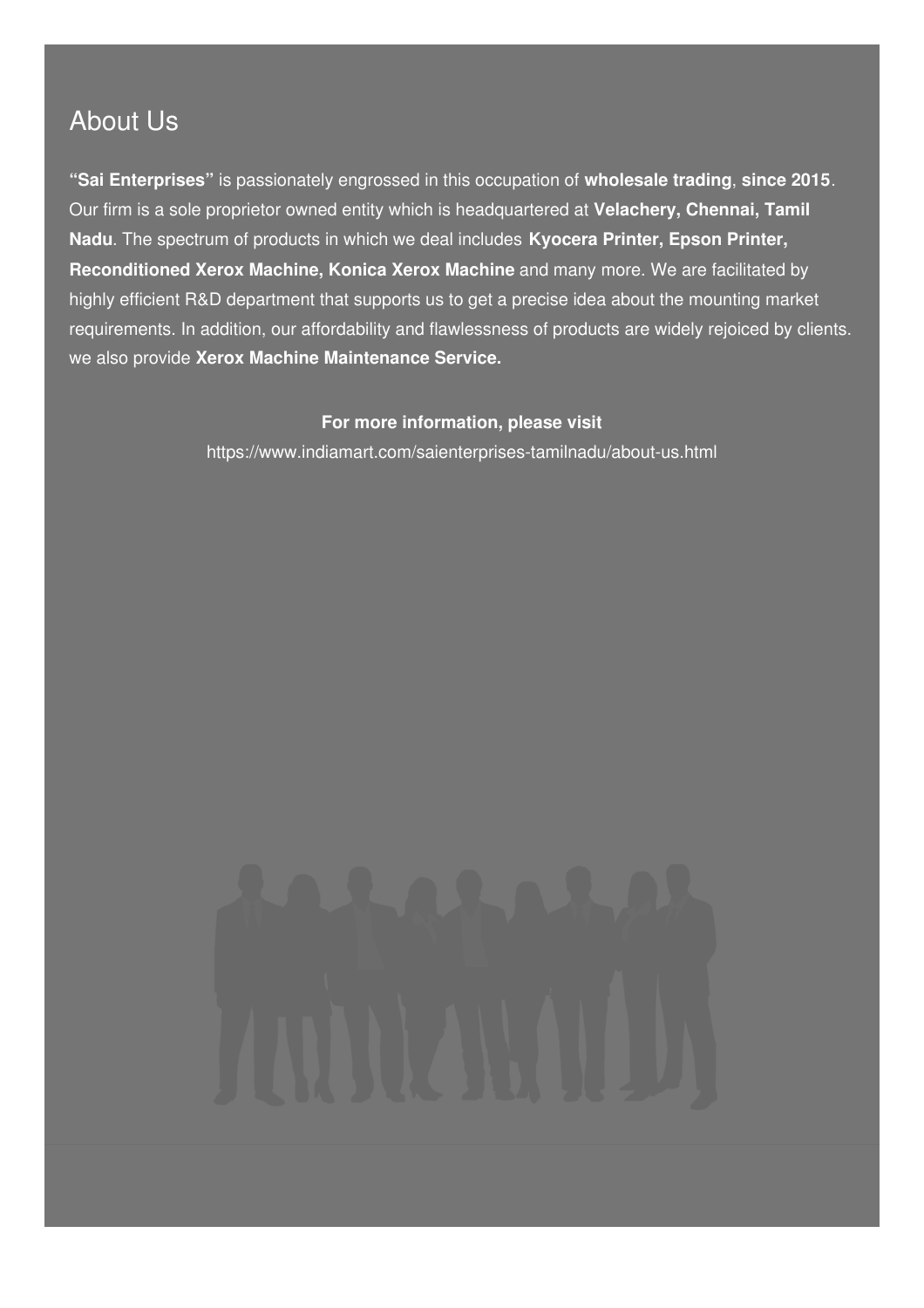#### **KYOCERA PRINTER**



Kyocera Ecosys Printer



Kyocera 1800 Printer



Kyocera TASKalfa 2201 Network Printer



Msp 240 Classic Plus Dot **Matrix Printer**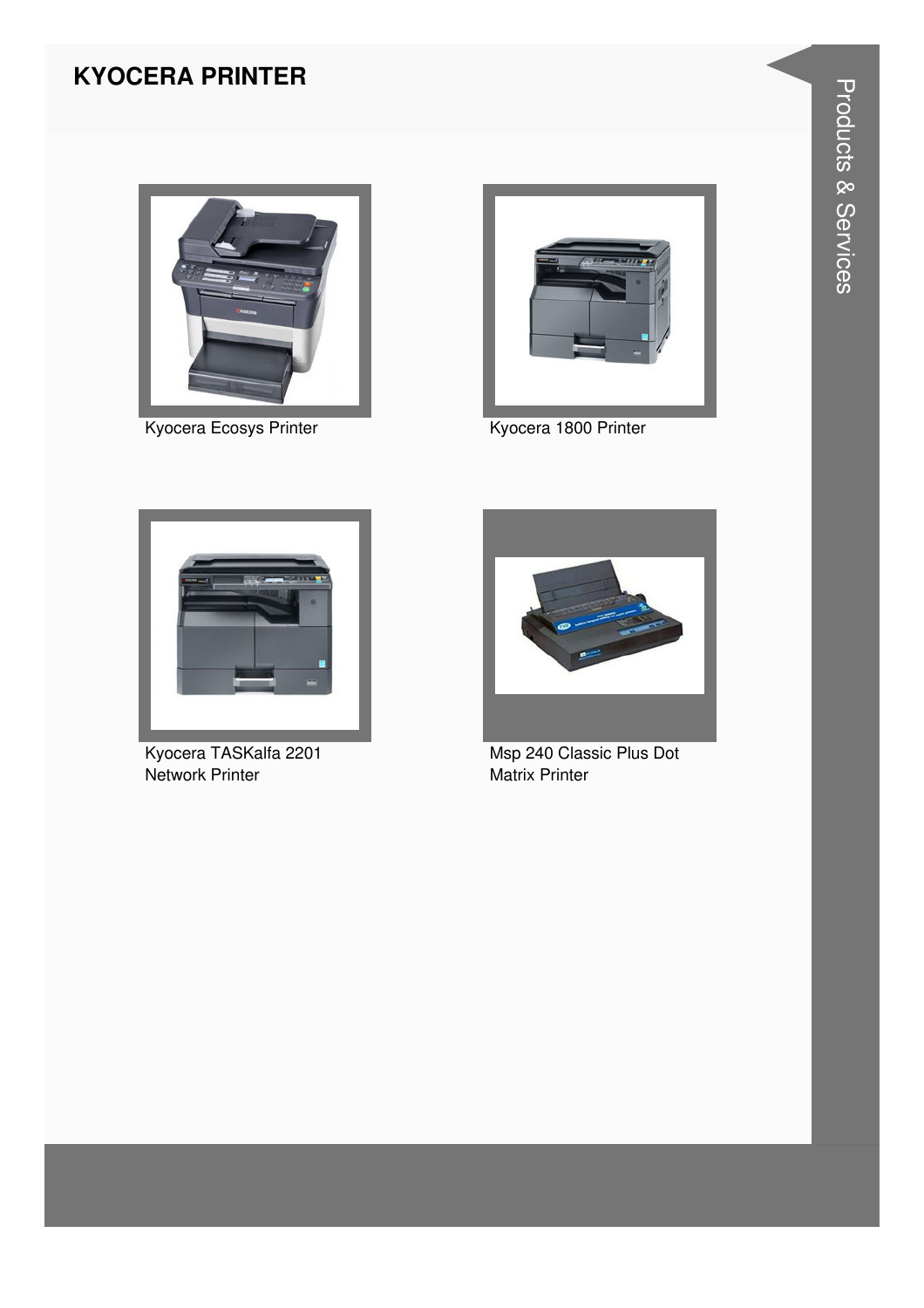#### **EPSON PRINTER**



Epson EcoTank L1455 A3 Wi-Fi Duplex Multifunction InkTank Printer



Epson Color Inkjet Printer



Epson Wide Format Inkjet **Printer** 



Rugtek Thermal Printer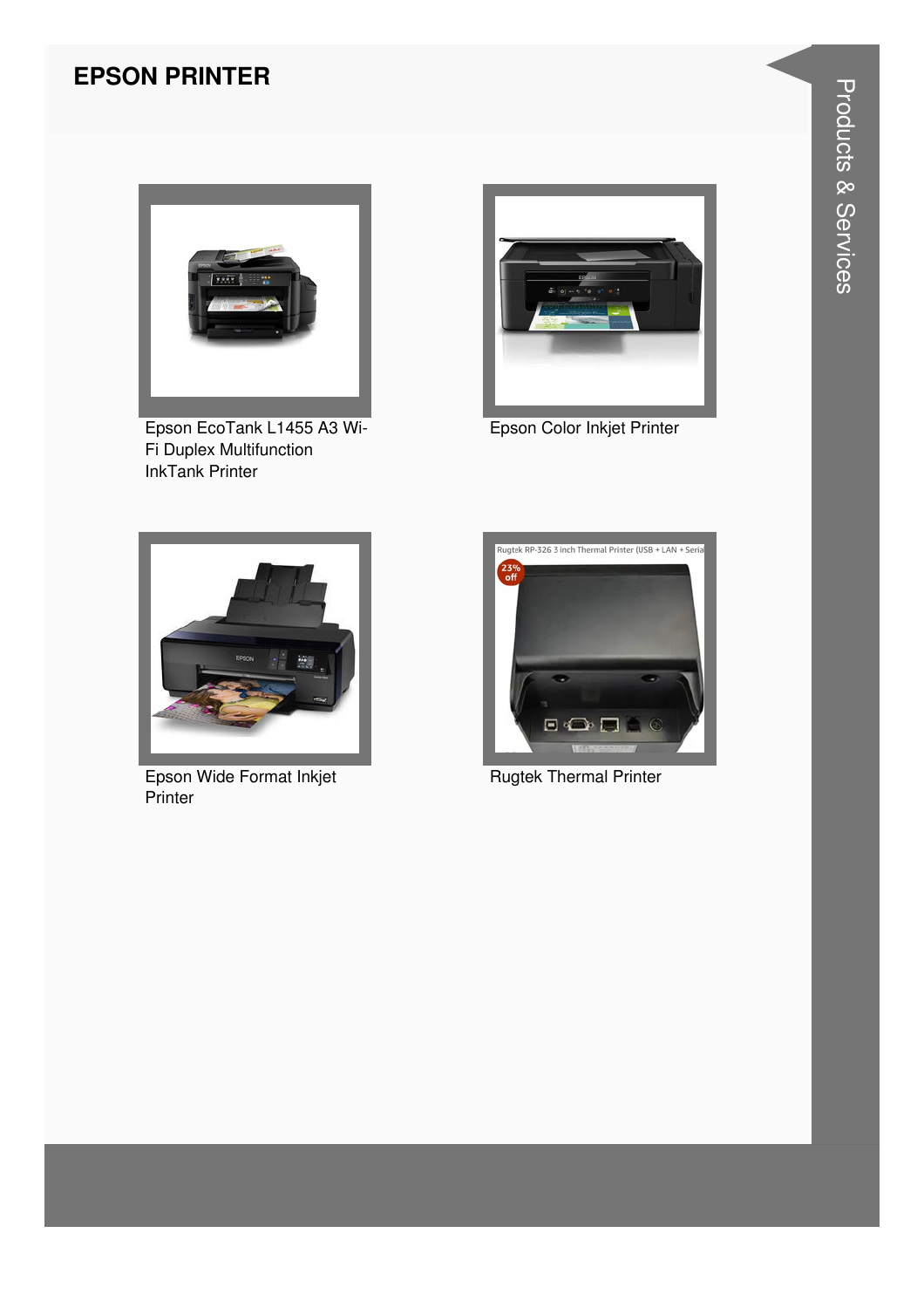#### **XEROX SPARE PARTS**



Xerox Workcentre 5016 Toner Cartridge



Xerox 5019 Toner Cartridge



Developer - Xerox -5755/90, 5855/90



Kyocera DRUM -1800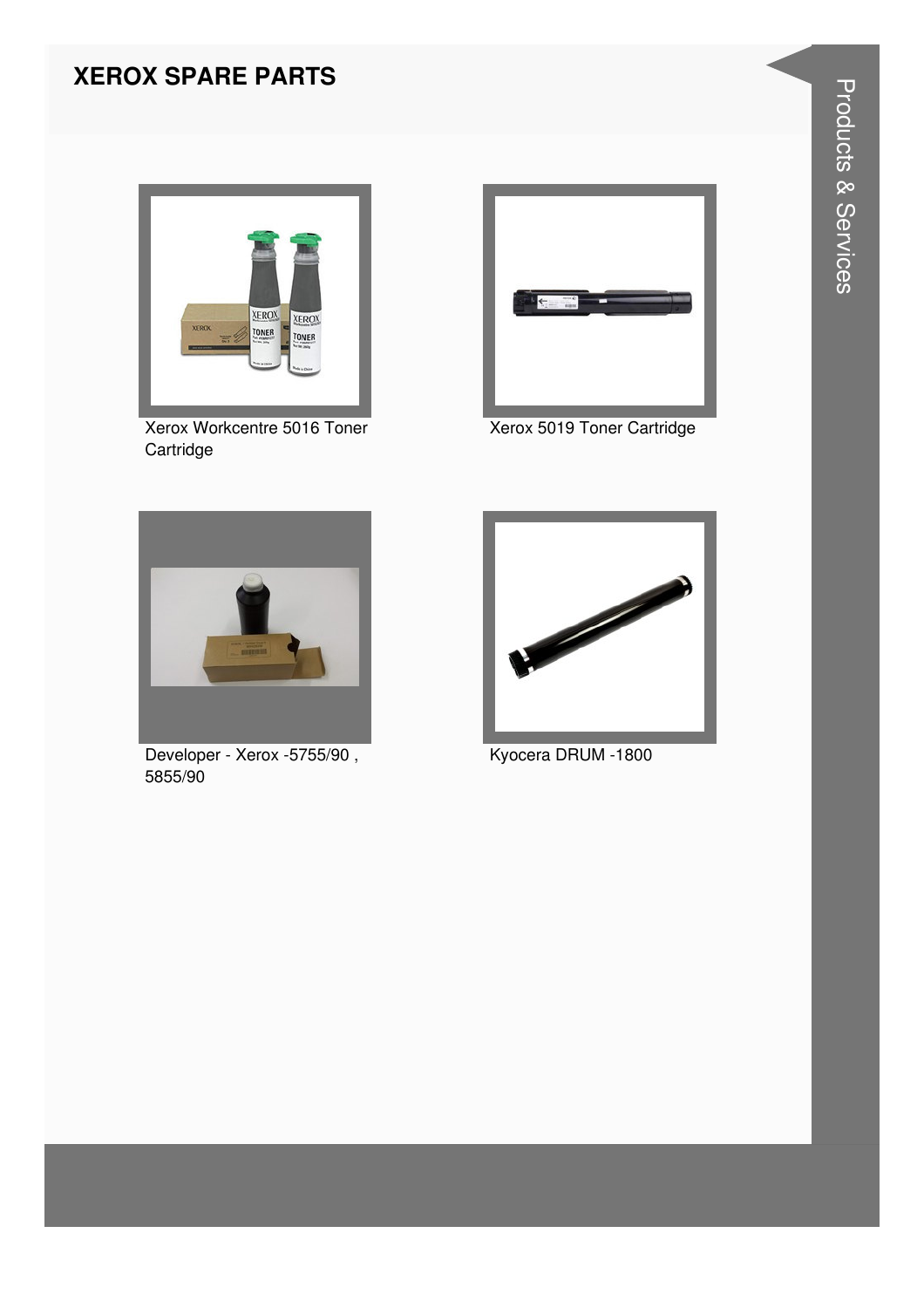#### **RECONDITIONED XEROX MACHINE**



Reconditioned Xerox WorkCentre 5755 Machine



Reconditioned Xerox 5855 Machine



Reconditioned Xerox Work Centre 5790 Machine



Reconditioned Xerox -5890 Machine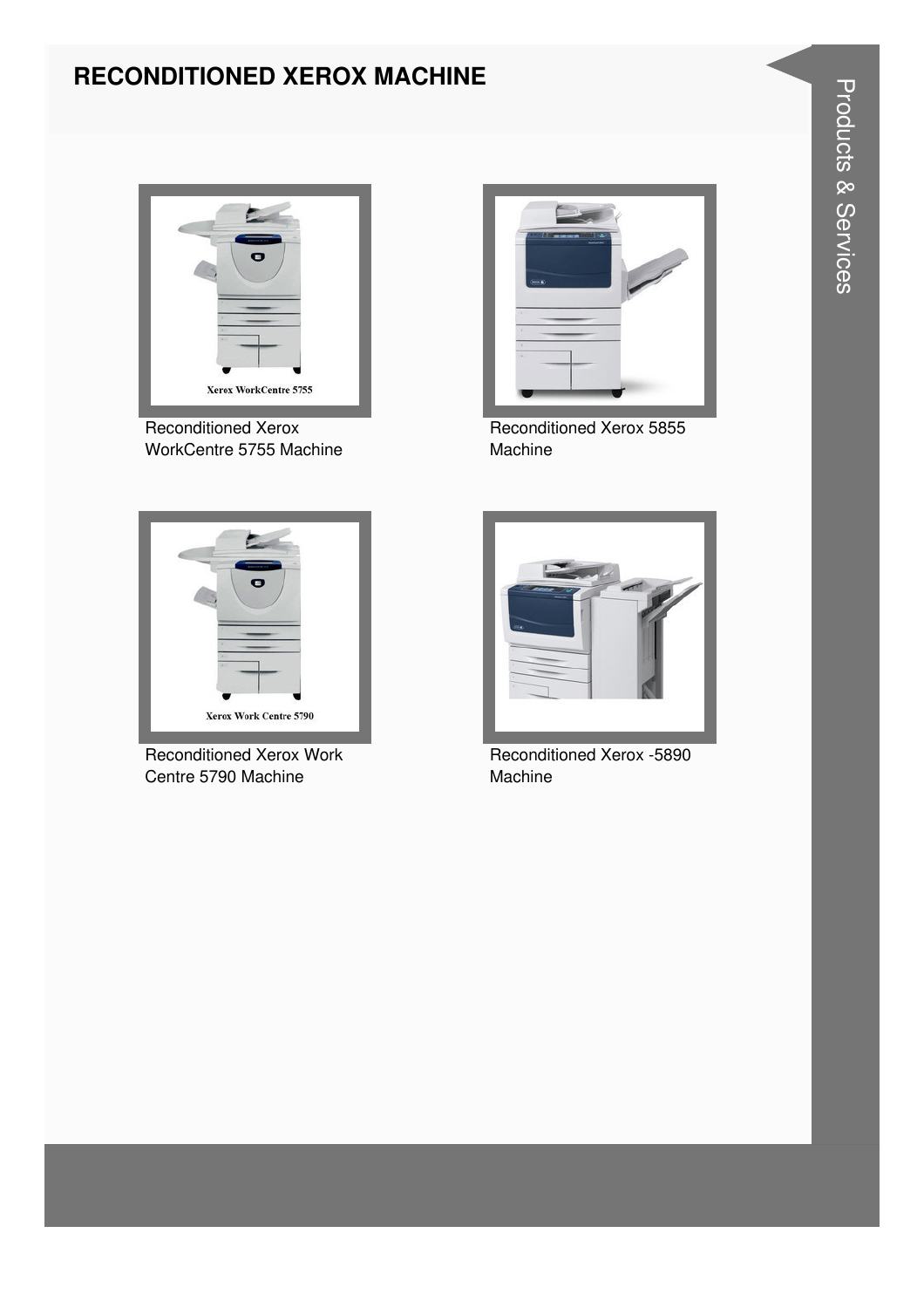#### KONICA MINOLTA MULTIFUNCTION PRINTER



Konica minolta 165E multifunction printer



Konica 287



Konica 558 e



Konica C 226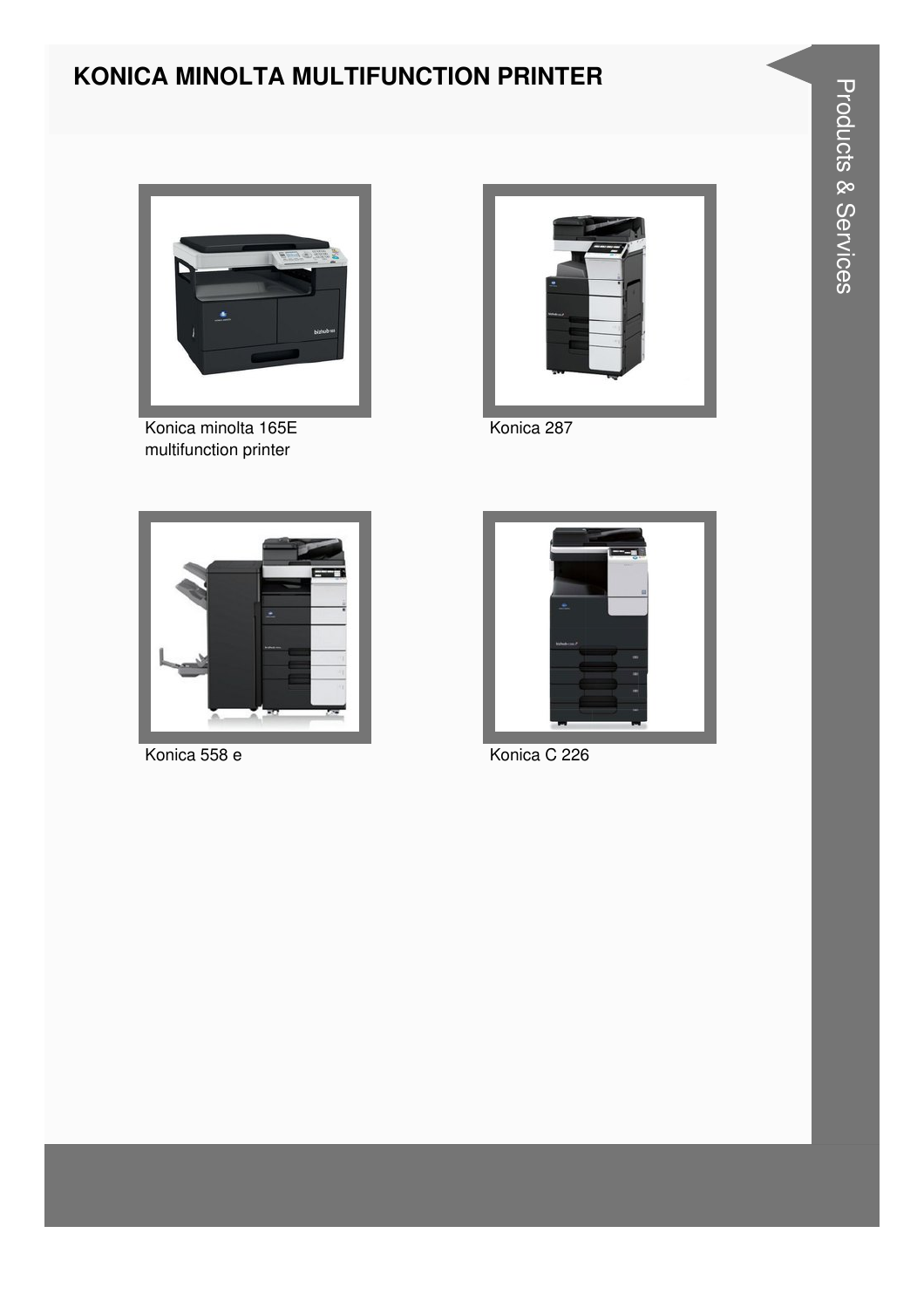#### **HP PRINTER**



HP All In One Inkjet Printer HP Laserjet Printer





HP LaserJet M1005 Multifunction Printer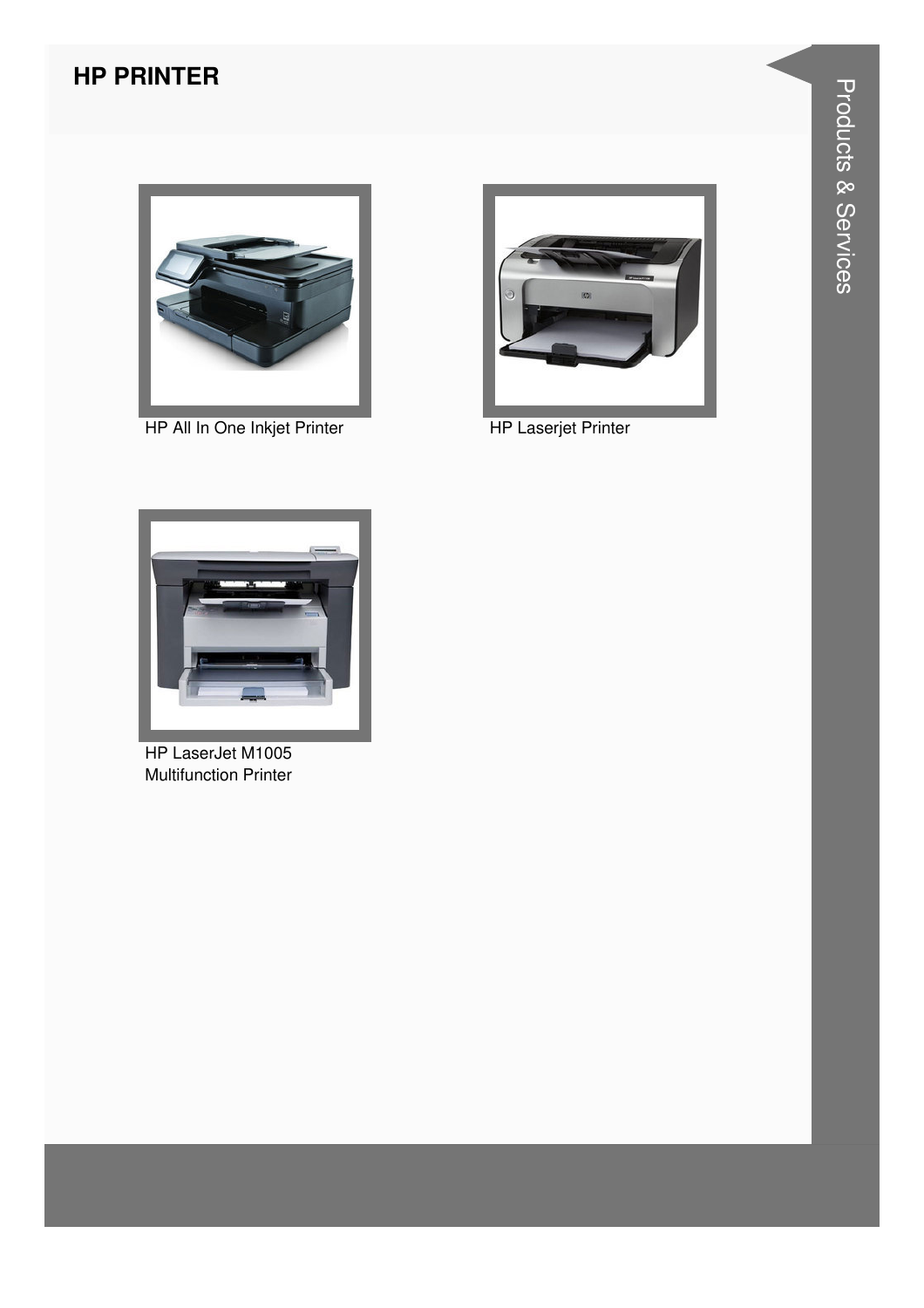#### **TVS PRINTER**



**Tvs Electronics Receipt Printer** Rp3160



TVS BSC 101 STAR **BARCODE SCANNER** 



TVS PT3124K Electronic Cash Register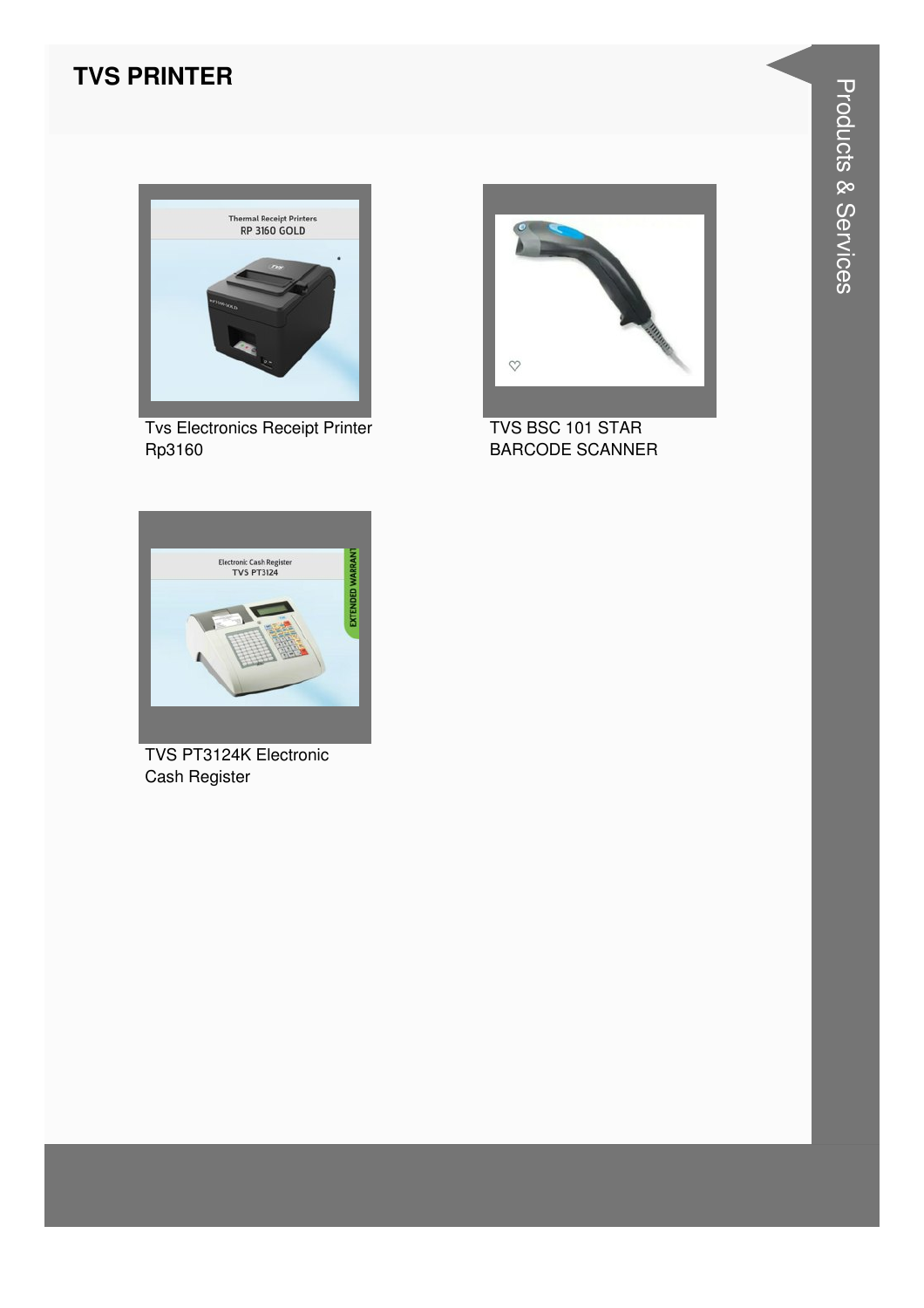#### **OTHER PRODUCTS:**





Epson L805 Epson Work Force Pro WF-R5691





**Xerox 5755 - Drum unit** Reconditioned Xerox Colour 7535 Machine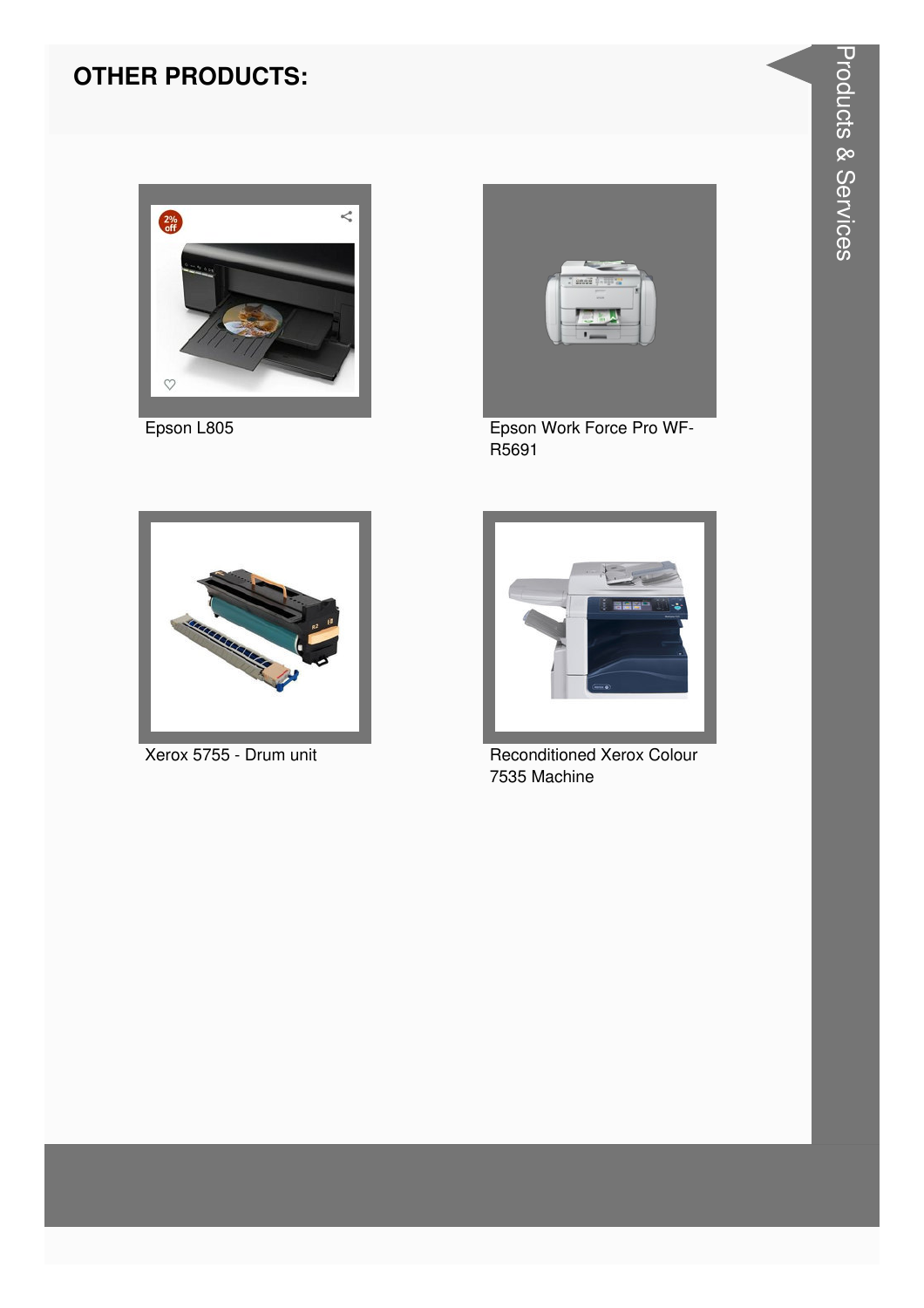## Factsheet

| Year of Establishment            | : 2015                        |
|----------------------------------|-------------------------------|
| <b>Nature of Business</b>        | : Authorized Wholesale Dealer |
| <b>Total Number of Employees</b> | $: 11$ to 25 People           |